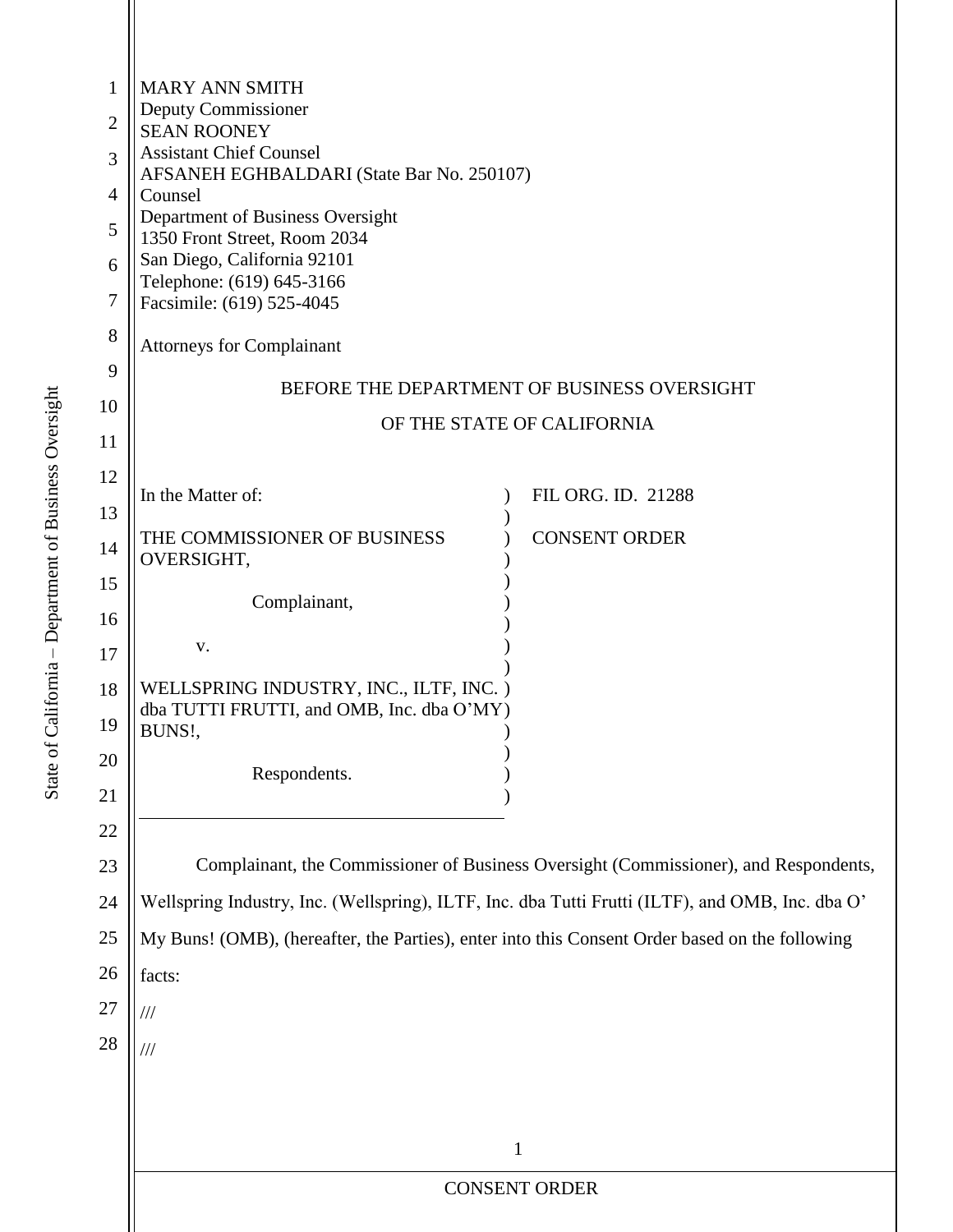## **Recitals**

A. The Commissioner is authorized to administer and enforce the provisions of the Franchise Investment Law (Corp. Code § 31000 et seq.) (FIL) and the rules and regulations promulgated thereunder which control the registration, offer, and sale of franchises in California.

B. The Commissioner brings this action pursuant to the provisions of the FIL, and the rules and regulations promulgated thereunder, including Corporations Code sections 31303, 31402, 31406, and 31408.

C. Wellspring, ILTF, and OMB (collectively, Companies) admit to the jurisdiction of the Commissioner in this matter and for the purposes of issuing and enforcing this Consent Order.

D. During the relevant timeframe, the Companies were California corporations with a business address located at 2100 East Valencia Drive, Suite B-2, Fullerton, California 92831, and are currently located at 14750 Nelson Avenue East, Unit B, City of Industry, California 91744.

1

2

3

4

5

6

7

8

9

10

11

12

13

14

15

16

17

18

19

20

21

22

23

24

25

27

E. During the relevant timeframe, Wellspring was an affiliate of ILTF and OMB.

F. The Companies were acquired in a series of transactions occurring between 2014 and 2017, by an indirect parent, Wellspring Worldwide Limited, a company of Labuan, Malaysia. The Companies are now under Wellspring Worldwide Limited's ownership and management.

G. Andy Farouk Muhamad Nasim is the President of the Companies, and as such, is authorized to enter into this Consent Order on behalf of the Companies.

H. Beginning in 2007 to 2016, the Companies offered and sold franchise investments in California. 56 units of "Tutti Frutti" and "O'My Buns!" franchises were sold to California residents (Franchisees).

I. ILTF granted individuals or entities the right to "distribute," in a specific territory, its proprietary frozen yogurt using its "Tutti Frutti" trademarks in return for a franchise fee.

J. OMB granted individuals or entities the right to "distribute," in a specific territory, its proprietary bakery products using its "O'My Buns!" trademarks in return for a franchise fee.

26 28 K. ILTF and OMB executed written franchise agreements described as "Distribution Agreements" (Agreements) with the Franchisees. The Agreements contained provisions indicative of a franchise.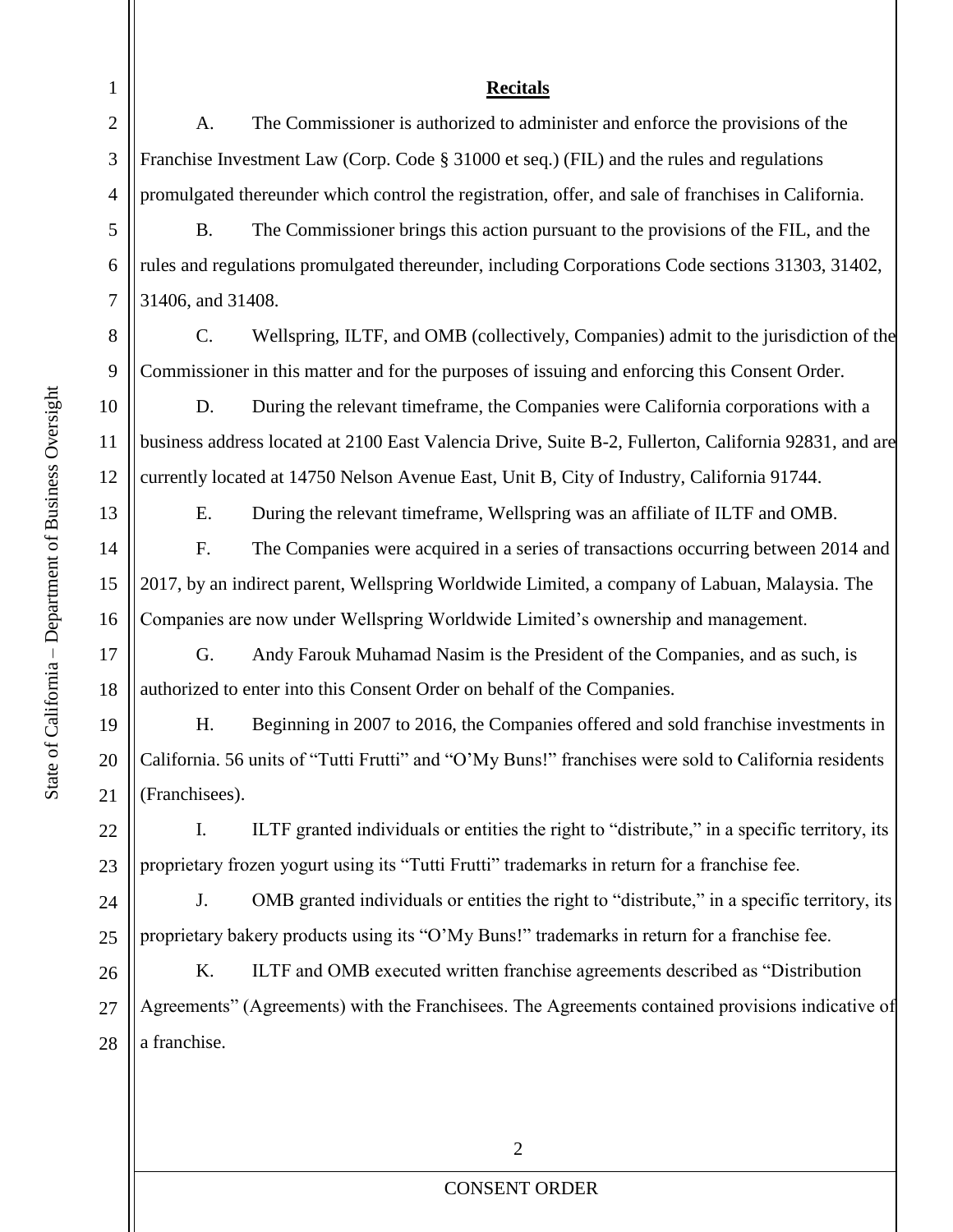L. ILTF Agreements granted Franchisees the right to engage in business and offer to the general public ILTF's proprietary frozen yogurt products using ILTF's trademarks and marketing scheme in return for a franchise fee.

M. The OMB Agreements granted Franchisees the right to engage in business and offer to the general public OMB's proprietary bakery products using OMB's trademarks and marketing scheme in return for a franchise fee, in combination with or separate from the ILTF offer.

N. The Agreements are franchises within the meaning of Corporations Code section 31005. The offer and sale of franchises by the Companies in California have not been registered under the FIL and are not exempted under that law.

O. Based upon the foregoing, the Commissioner finds that the Companies offered and sold franchises in California without registration or exemption in violation of Corporations Code section 31110.

P. The Commissioner finds that this Consent Order is appropriate, in the public interest, and consistent with the purposes fairly intended by the policies and provisions of the FIL.

## **Terms and Conditions**

1. Purpose. This Consent Order resolves the violations before the Commissioner in a manner that avoids the expense of a hearing and possible further court proceedings, protects consumers, is in the public interest, and is consistent with the purposes, policies, and provisions of the FIL. The Companies neither admit nor deny the findings and conclusions reached by the Department in entering into this Consent Order, which is not, and is not intended to be, an admission of any kind by the Companies.

24 2. Desist and Refrain Order. Pursuant to Corporations Code section 31402, the Companies are hereby ordered to desist and refrain from the further offer or sale of franchises in violation of Corporations Code section 31110, unless and until the offers have been duly registered under the FIL or are otherwise exempt.

27

///

///

28 ///

1

2

3

4

5

6

7

8

9

10

11

12

13

14

15

16

17

18

19

20

21

22

23

25

26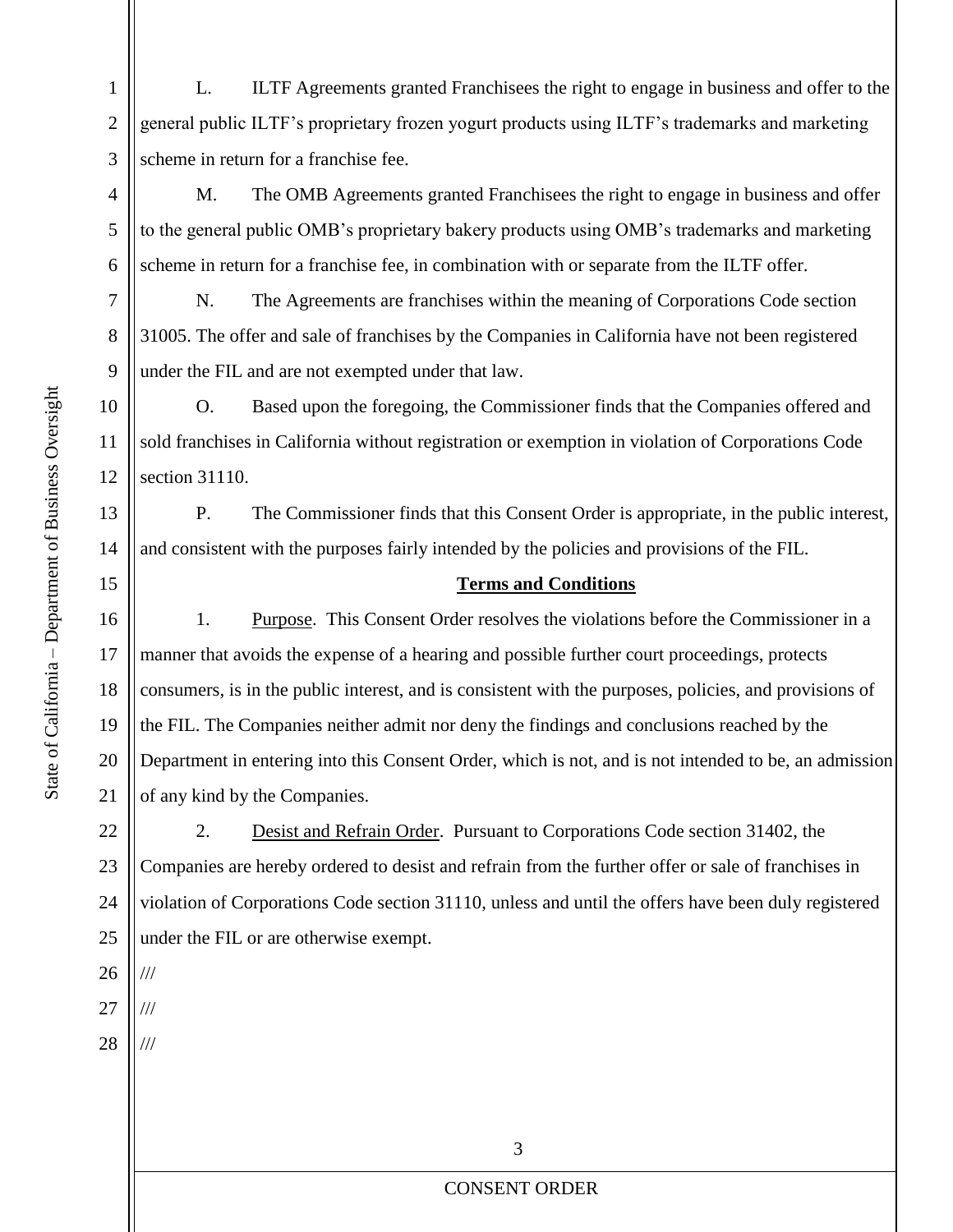1

2

3

4

5

6

7

8

9

20

21

22

23

24

25

3. Administrative Penalties. The Companies agree to pay administrative penalties in the total amount of \$135,000.00 for violations of Corporations Code section 31110. The above penalty shall be paid in equal quarterly installments over 12 months from the Effective Date of this Consent Order, as defined in Paragraph 20 (Effective Date) and shall be due on the following dates:

a. \$33,750.00 is due within 5 days from the Effective Date of this Consent Order;

b. \$33,750.00 is due 120 days from the Effective Date of this Consent Order;

c. \$33,750.00 is due 240 days from the Effective Date of this Consent Order; and

d. \$33,750.00 is due 360 days from the Effective Date of this Consent Order.

The installment payments shall be made in the form of a cashier's check or Automated Clearing House deposit to the "Department of Business Oversight," and transmitted to the attention of: Accounting - Litigation, at the Department of Business Oversight, located at 1515 K Street, Suite 200, Sacramento, California 95814. Notice of payment shall be sent concurrently to Afsaneh Eghbaldari, Counsel, Enforcement Division, by email at: affi.eghbaldari@dbo.ca.gov. In the event any payment due date falls on a weekend or holiday, the payment shall be due the next business day.

4. Notice of Violation. Within 10 days from the Effective Date of this Consent Order, ILTF and OMB are hereby ordered to comply with the provisions of Corporations Code section 31303 and California Code of Regulations, title 10, section 310.303, by submitting to the Commissioner for review and approval proposed notices of violation for violations of Corporations Code section 31110. The notices of violation must be mailed to Shohreh Aram, Senior Counsel, Securities Regulation Division, Department of Business Oversight, 320 West Fourth Street, Suite 750, Los Angeles, California 90013. The approved notices of violation shall be sent to all franchisees listed on Schedule A, upon the later of: (i) approval of such notices by the Department, or (ii) approval by the Department of the registration of the Franchise Disclosure Document (FDD) filed by Tutti Frutti Franchising, Inc., the Companies' affiliate entity, within 90 days from the Effective Date.

26 27 28 5. Offer of Rescission. ILTF and OMB hereby agree to make an offer of rescission of all franchise agreements entered into with the franchisees identified in Schedule B (Offer of Rescission). The Companies represent that Schedule B is a true and correct list of the Franchisees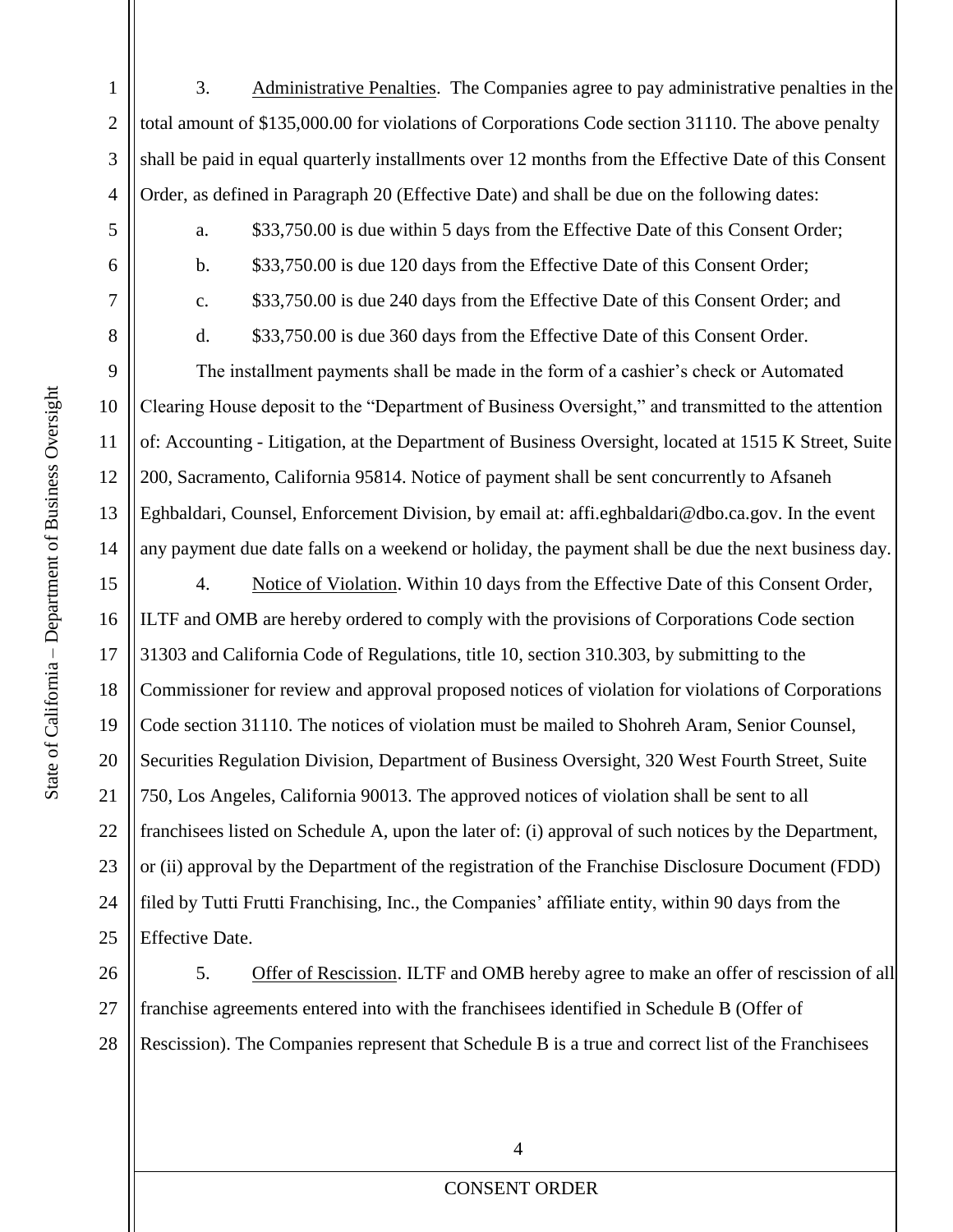1 2 3 4 5 6 7 8 that are currently operating and have paid their franchise fee to the Companies for their franchises. The approved Offer of Rescission shall be sent to the Franchisees listed on Schedule B, upon the later of: (i) approval of the Notices of Violation and Offer of Rescission by the Department, or (ii) approval by the Department of the registration of the FDD filed by Tutti Frutti Franchising, Inc., the Companies' affiliate, within 90 days from the Effective Date. Each franchisee shall be given 60 days from receipt of the Offer of Rescission the option to elect to rescind. The franchisees' responses to the Offer of Rescission shall be sent promptly to Afsaneh Eghbaldari, Counsel, Enforcement Division, by email at: affi.eghbaldari@dbo.ca.gov.

6. Restitution to Franchisees. Pursuant to Corporations Code section 31408, ILTF and OMB are hereby ordered to pay restitution for the amount of the franchise fee to every franchisee that accepts the Offer of Rescission, according to proof. Within 180 days of receipt of election to rescind, ILTF and OMB shall pay restitution to each franchisee that elected to accept the Offer of Rescission.

14 15 16 17 18 19 20 21 22 23 24 25 26 7. Registration Filing. The Companies represent that they have formed an affiliate entity, Tutti Frutti Franchising, Inc., for the purpose of offering and selling Tutti Frutti franchises in California. Within 90 days of the Effective Date of this Consent Order, Tutti Frutti Franchising, Inc. shall file an Initial Franchise Registration Application with the Department of Business Oversight, pursuant to Corporations Code section 31111, and in compliance with the FIL and the Department of Business Oversight's Guidelines for Franchise Registration. Such application shall be mailed to the attention of Shohreh Aram, Senior Counsel, Securities Regulation Division, Department of Business Oversight, 320 West Fourth Street, Suite 750, Los Angeles, California 90013. This Consent Order shall be disclosed in each such Initial Franchise Registration Application and the approved disclosure statement shall be delivered to all California franchisees along with the notice of violation in satisfaction of the requirements of Section 310.303(d). Notice of the franchise registration filing shall be sent concurrently to Afsaneh Eghbaldari, Counsel, Enforcement Division, by email at: affi.eghbaldari@dbo.ca.gov.

27 ///

28 ///

9

10

11

12

13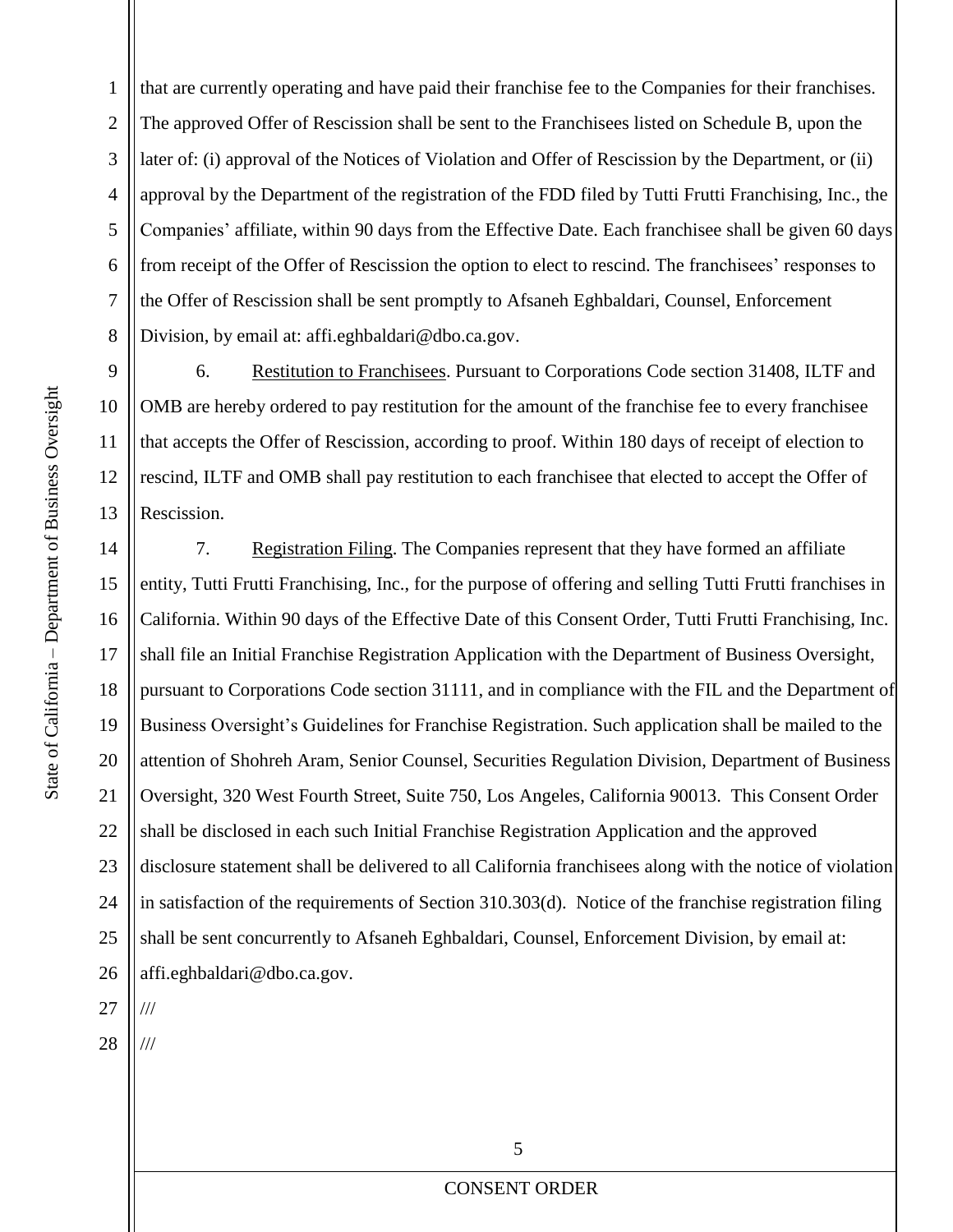8. Education. Within 45 days of the Effective Date of this Consent Order, all persons employed by the Companies and their affiliates, who will assist in preparing franchise registrations or who will assist in franchise selling, are hereby required to attend 8 hours of remedial education, in the form of franchise law training courses offered by a franchise law specialist certified with the State Bar of California, or courses offered by or through the International Franchise Association. Within 60 days of the Effective Date of this Consent Order, the Companies shall submit proof of compliance to: Afsaneh Eghbaldari, Counsel, Enforcement Division, by email at: affi.eghbaldari@dbo.ca.gov.

9 10 11 12 13 14 15 16 17 18 9. Remedy for Breach. In the event the Companies fail to timely comply with any of the terms of this Consent Order, and upon written notice from the Commissioner to the Companies and 30 days' opportunity to cure, the Companies and their respective affiliates, successors, and assigns agree that this Consent Order may be converted immediately to an enforceable civil judgment for the entire penalty amount of \$135,000.00. The Companies further agree that such civil judgment may be entered by the court ex parte without further notice or hearing. The Companies agree that a breach of this Consent Order shall be cause for the Commissioner to immediately revoke any registrations held by, and deny any pending application(s) of, the Companies and their respective affiliates, successors, and assigns, by whatever names they might be known.

24 10. Waiver of Hearing Rights. The Companies acknowledge and agree that the Commissioner is ready, willing, and able to proceed with the filing of an administrative enforcement action on the charges contained in this Consent Order, and the Companies hereby waive the right to an administrative hearing, and to any reconsideration, appeal, or other right to review which may be afforded under the FIL and to judicial review of this matter pursuant to Code of Civil Procedure section 1094.5 with respect to the issuance of this Consent Order.

25 26 27 28 11. Future Actions by the Commissioner. The Commissioner reserves the right to bring any future action(s) against the Companies or any of their partners, owners, officers, directors, shareholders, employees, or successors for all future violations of the FIL. This Consent Order shall not serve to exculpate the Companies or any of their partners, owners, officers, shareholders,

19

20

21

22

23

1

2

3

4

5

6

7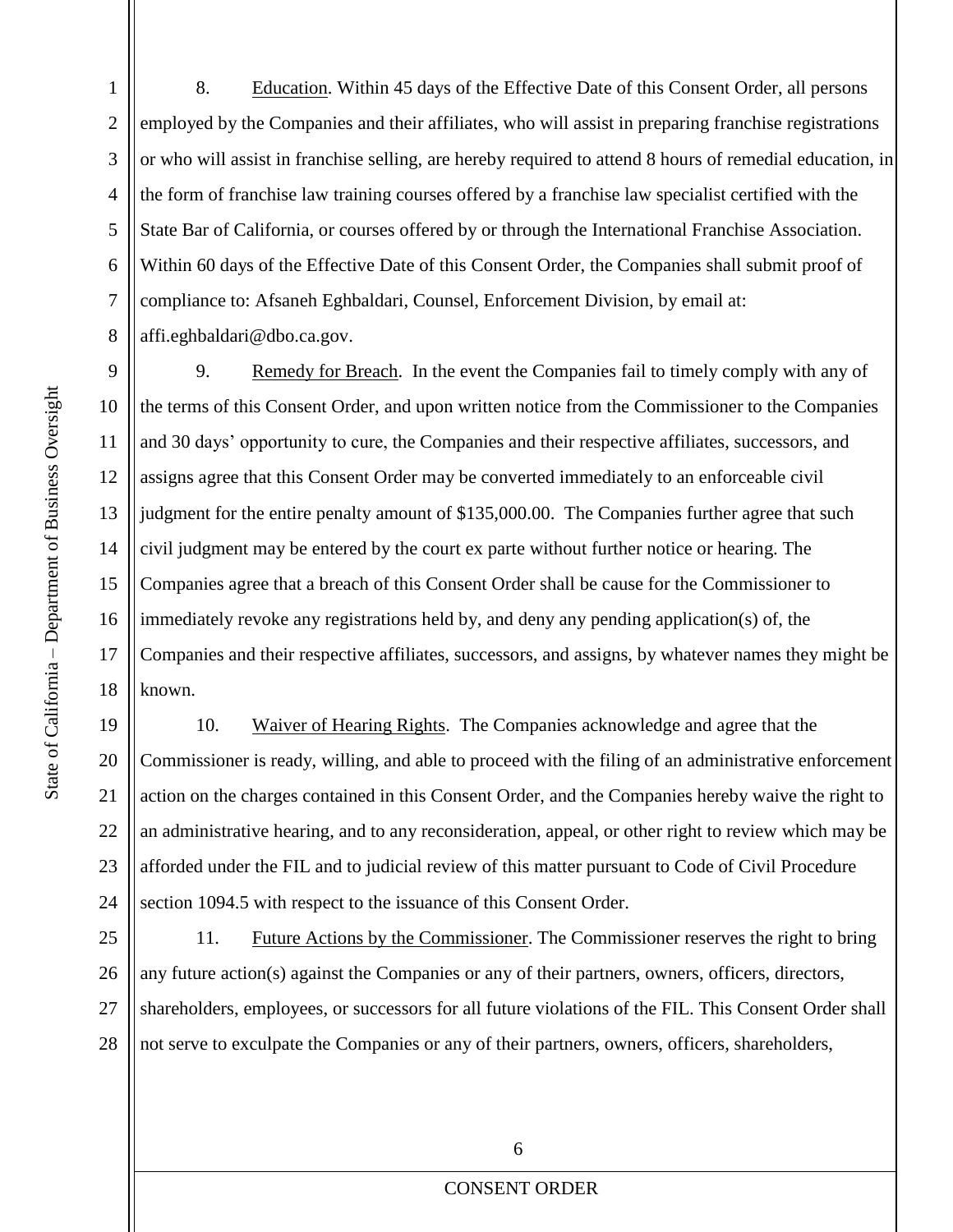1

4

5

6

7

8

9

10

11

12

13

14

15

16

17

18

19

20

21

directors, employees, or successors from liability for all unknown or future violations of the FIL.

2 3 12. Binding. This Consent Order is binding on all heirs, assigns, and/or successors in interest.

13. Full and Final Settlement. The Parties hereby acknowledge and agree that this Consent Order is intended to constitute a full, final, and complete resolution of the violations of the FIL, determined by the Department to have occurred between 2007 to 2016, identified in Paragraphs H through N above (hereafter, Released Matters). The Parties further acknowledge and agree that nothing contained in this Consent Order shall operate to limit the Commissioner's ability to assist any other agency (city, county, state, or federal) with any prosecution; administrative, civil, or criminal, brought by any such agency against the Companies, based on any of the activities alleged in these matters or otherwise.

14. Independent Legal Advice. Each of the Parties represents and warrants that they have received independent advice from their attorneys and/or other representatives with respect to the advisability of executing this Consent Order.

15. Reliance. Each of the Parties represents, warrants, and agrees that in executing this Consent Order, they have placed no reliance on any statement, representation, or promise of any other party, or any person or entity not expressly set forth herein, or upon the failure of any party or any other person or entity to make any statement, representation, or disclosure of anything whatsoever. The Parties have included this clause: (1) to preclude any claim that any party was in any way fraudulently induced to execute this Consent Order; and (2) to preclude the introduction of parol evidence to vary, interpret, supplement, or contradict the terms of this Consent Order.

22 23 24 25 26 27 16. Full Integration. This Consent Order is the final written expression and the complete and exclusive statement of all stipulations, agreements, conditions, promises, representations, and covenants between the Parties with respect to the matter hereof, and supersedes all prior or contemporaneous agreements, discussions, negotiations, representations, and understandings between and among the Parties, their respective representatives, and any other person or entity, with respect to the subject matter covered in this Consent Order.

28 ///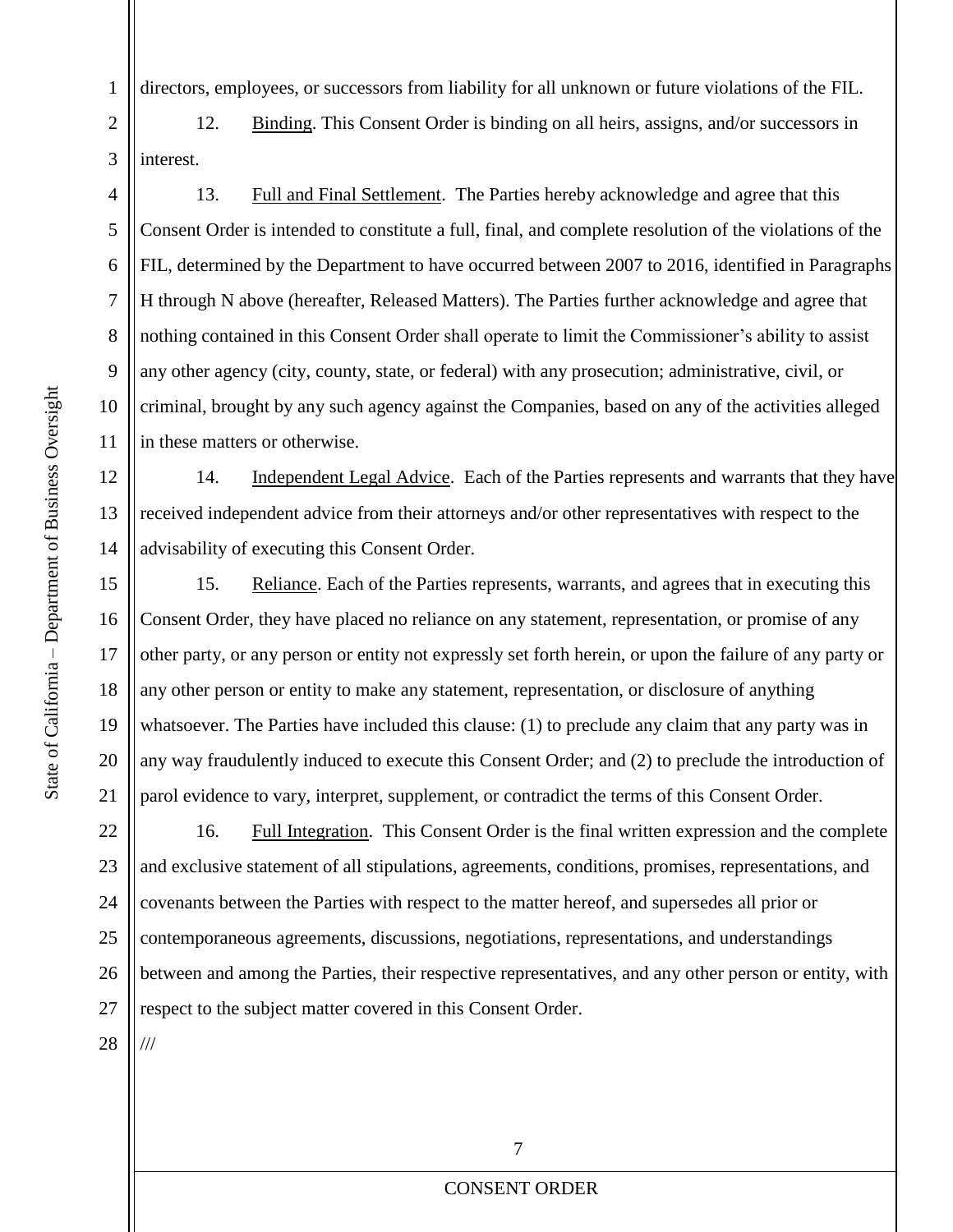1 2 3 4 5 6 7 17. No Presumption from Drafting. In that the Parties have had the opportunity to draft, review, and edit the language of this Consent Order, no presumption for or against any party arising out of drafting all or any part of this Consent Order will be applied in any action relating to, connected to, or involving this Consent Order. Accordingly, the Parties waive the benefit of Civil Code section 1654 and any successor or amended statute, providing that in cases of uncertainty, language of a contract should be interpreted most strongly against the party who caused the uncertainty to exist.

18. Waiver or Modification. The waiver of any provision of this Consent Order shall not operate to waive any other provision set forth herein, and any waiver, amendment, or change to the terms of this Consent Order must be in writing and signed by the Parties. No amendment, change, or modification of this Consent Order shall be valid or binding to any extent unless it is in writing and signed by all the Parties affected by it.

19. Headings and Governing Law. The headings of the paragraphs of this Consent Order are inserted for conveniences only and will not be deemed a part hereof or affect the construction or interpretation of the provisions hereof. This Consent Order shall be construed and enforced in accordance with and governed by California law.

17 18 19 20. Effective Date. This Consent Order shall not become effective until signed by all parties and delivered by the Commissioner's counsel by email to the Franchisor's attorney, Lori Lofstrom, at l.lofstrom@holmeslofstrom.com.

21. Counterparts. This Consent Order may be executed in any number of counterparts by the Parties, and when each party has signed and delivered at least one such counterpart to the other party, each counterpart shall be deemed an original, and taken together shall constitute one and the same Consent Order.

24 25 22. Public Record. The Companies acknowledge that this Consent Order is a public record.

26 27 28 23. Information Willfully Withheld. This Consent Order may be revoked, and the Commissioner may pursue all remedies available under the law against the Companies if the Commissioner later finds out that the Companies knowingly or willfully withheld information used

8

9

10

11

12

13

14

15

16

20

21

22

23

## CONSENT ORDER